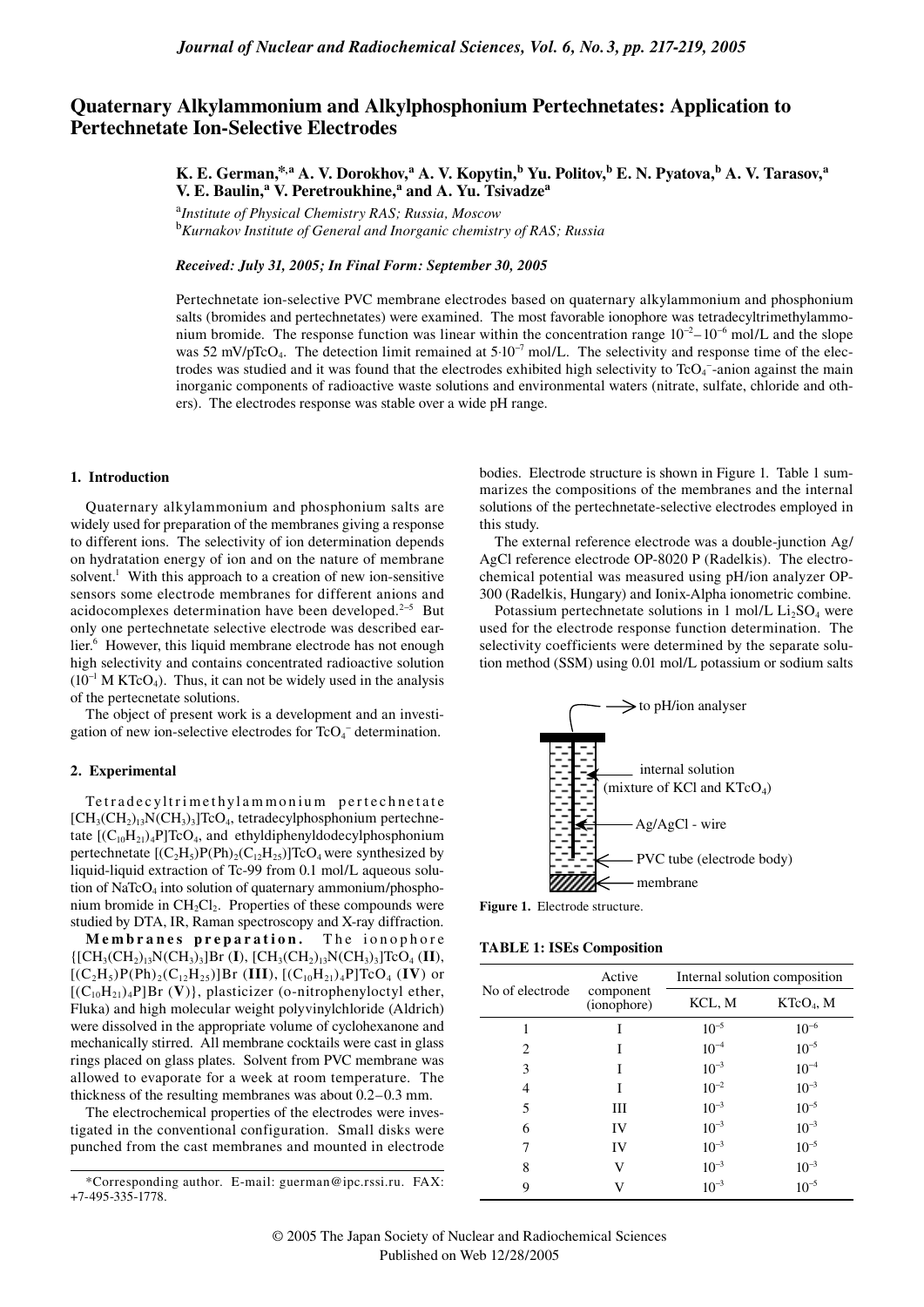of the anions in accordance with the equation

$$
\lg K_{TcO_4\text{-}lation}^{pot} = (E_A - E_{TcO4\text{-}})/S + (1 - Z_A/Z_{TcO4})^* \lg[A] \tag{7},
$$

were  $K<sup>pot</sup>_{TcO4/anion}$  is the selectivity coefficient,  $E<sub>TcO4</sub>$  is the potential measured in 0.01 mol/L solution of  $KTCO<sub>4</sub>$ ,  $E<sub>A</sub>$  is the potential measured in 0.01 mol/L solution of the interfering anion, S is the slope of the response function,  $Z_{Tc04}$  and  $Z_A$  are the charges of the pertechnetate anion and the interfering anion respectively, [A] is the concentration of the interfering anion.

The influence of pH on the electrode response was examined by adjusting the pH of the measured solution with 1 mol/L sodium hydroxide and hydrochloric acid. Potassium chloride aqueous solution (1 mol/L) was used as a background electrolyte.

#### **3. Results and Discussion**

The only pertechnetate selective electrode was described earlier.7 It is the liquid membrane electrode based on **IV**. However, this electrode has not enough high selectivity and contains concentrated radioactive solution  $(10^{-1} M KTcO<sub>4</sub>)$ . Therefore, it can not be widely used in the analysis of the pertecnetate solutions.

We have developed new  $TcO<sub>4</sub><sup>-</sup>$  ISEs based on quaternary ammonia and phosphonia ionites with low radioactive internal solution. The response functions for electrodes based on **I** with different solution composition are shown in Figure 2. For all these electrodes response function is linear in the range  $10^{-6}$ - $10^{-2}$  mol/L KTcO<sub>4</sub> with the slope equal to 59 ± 2 mV/pTc at 25  $^{\circ}$ C. The concentration of KTcO<sub>4</sub> in the internal solution has no marked influence on response function as well as on selectivity [Figure 2 (electrodes No 1–4); Figure 3 (electrodes No 1, 2)] but addition of pertechnetate into the internal solution is necessary in order that  $TcO<sub>4</sub>$ -ISEs work stable. Thus, low radioactive diluted pertechnetate solutions  $(10^{-5} - 10^{-6} \text{ mol/L})$  can be used in the  $TcO<sub>4</sub><sup>-</sup> ISEs.$ 

The electrodes **1–4** are workable in the wide range of pH – from 0.5 to 13 (see Figure 4). The electrodes response time is 3–5 min for diluted pertechnetate solutions and less then 1 min for concentrated solutions. Almost the same results have been obtained with tetradecyltrimethylammonium pertechnetate (**II)** and, therefore, it is possible to apply non-radioactive membranes in the  $TcO<sub>4</sub>$ -ISEs.

The response function for the electrodes based on quater-

nary alkylphosphonium salts is also linear in the range  $10^{-6}$  –  $10^{-2}$  mol/L KTcO<sub>4</sub><sup>-</sup>, with the slope equal to 63 ± 2 mV/pTc at 25 ˚C (Figure 5). Electrodes electroanalytical characteristics remain stable in the range of pH from 1 to 13 (Figure 6). The electrodes response time is almost the same as for alkylammonium based ISEs.

High potentiometric selectivity to  $TcO<sub>4</sub>$ <sup>-</sup> of the new ISEs against several important anions was found for all the ISEs developed (selectivity coefficients are in the range  $10^{-4} - 10^{-7}$ (see Figure 3). It means that  $TcO<sub>4</sub><sup>-</sup>$  can be determined in the presence of interfering anions with the concentrations of  $10^4$ - $10<sup>7</sup>$  times higher than one of TcO<sub>4</sub><sup>-</sup>). The ISEs have the highest selectivity of Tc-determination in the phosphates, sulfates and chlorides solutions. These results are of importance: phosphates are the main component of solutions proposed to Tcstripping from anion-exchange resins used in REPA process. Sulfates are the salt base of Tc-electrodeposition solutions for Tc-electroplating. And large amount of chlorides is contained in the radioactive wastes of pyrochemical reprocessing of spent



**Figure 2.** Electrode response function for ISEs  $1-4$ .  $\bullet -1$ ;  $\times -2$ ;  $\times$  $3; \rightarrow -4$ . The numbers of electrodes follow the corresponding numbers in table 1.



**Figure 3.** Potentiometric selectivity coefficients for some of TcO<sub>4</sub><sup>-</sup>-ISEs developed to compare with the electrode described in [7].